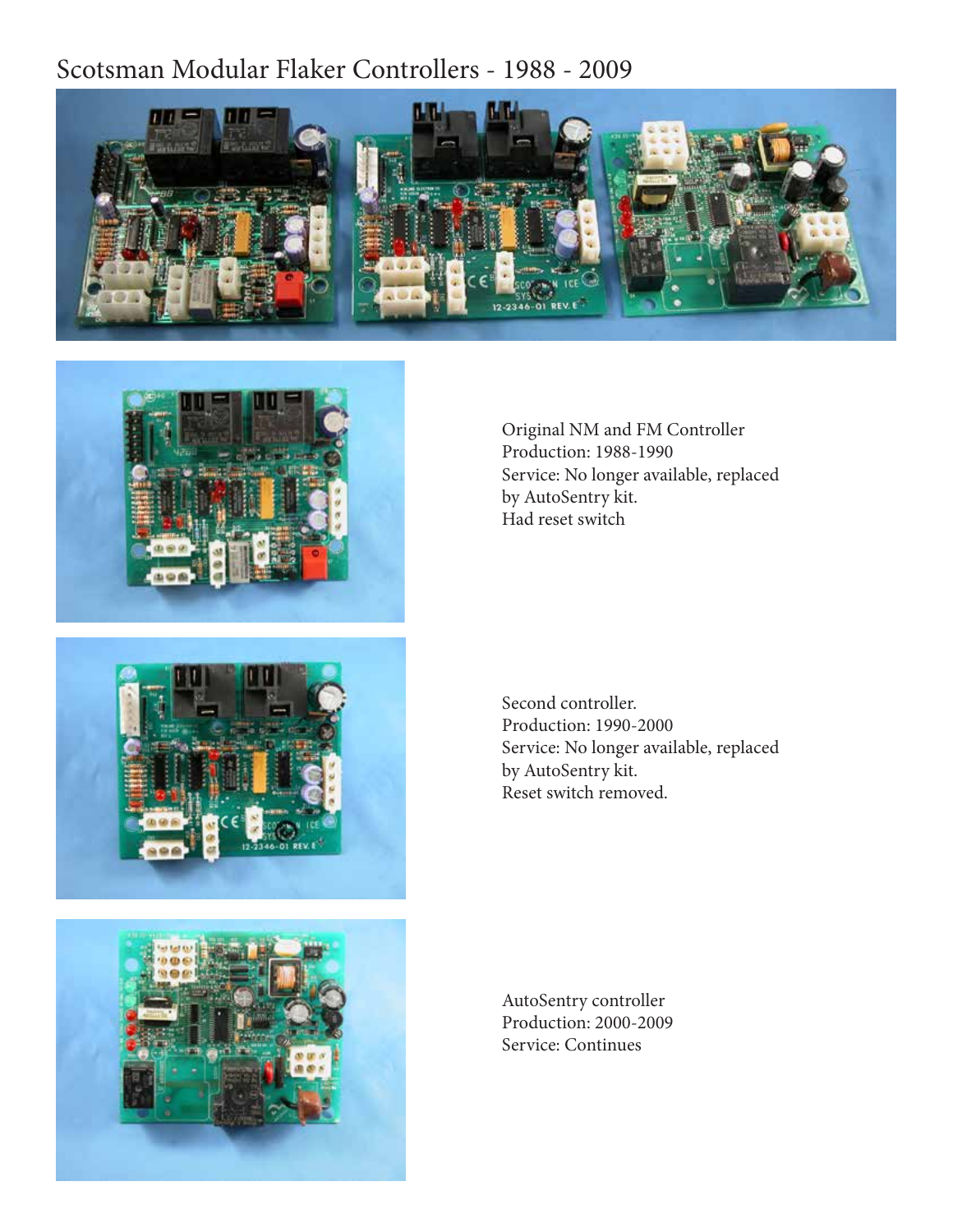# Original Controller

Used on FM, NM, ND, NS models.



#### **Three Indicator Lights**

- **• No Water** (L1). Glows when water reservoir water level is below bottom of sensor tip. Sensor is heated thermistor, water contact keeps sensor temperature below cut off point.
- **• Bin Empty** (L2). Glows when photo eyes in chute were not blocked by ice.
- **• Reset Switch** (S1): Light is normally off. A manual reset switch, used for restarting the ice machine should the ice discharge chute overfill with ice and open the switch on the chute; or the low pressure cut out switch open; or the high pressure cut out switch open. The switch on the chute automatically resets.

Separate 12 volt power supply.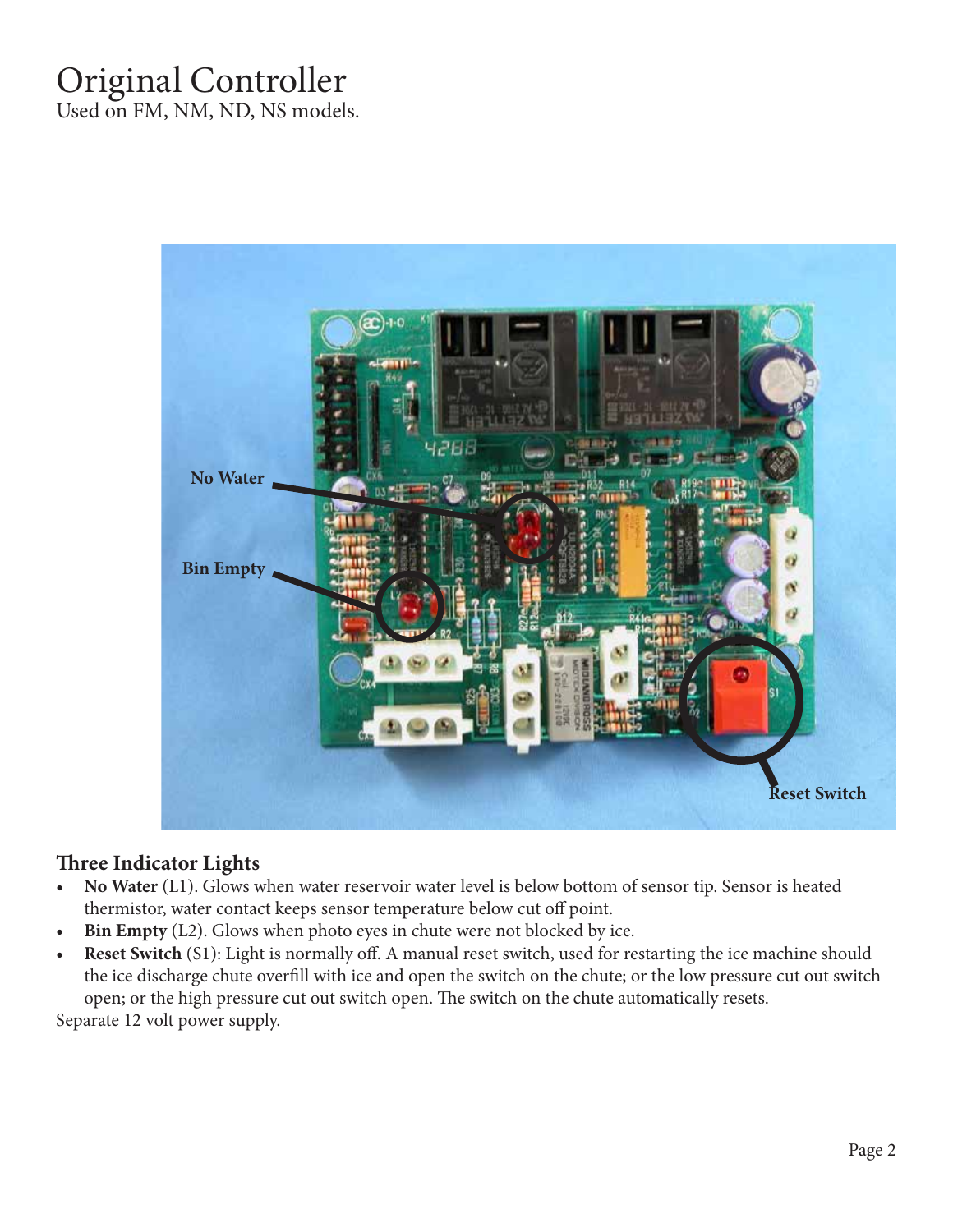## Second Controller

Used on FM, NM, ND, NS models.



### **Two Indicator Lights**

- **• No Water** (L1). Glows when water reservoir water level is below bottom of sensor tip. Sensor is heated thermistor, water contact keeps sensor temperature below cut off point.
- **• Bin Empty** (L2). Glows when photo eyes in chute are not blocked by ice. Separate 12 volt power supply.

Reset switch circuit removed. Chute switch changed to manual reset.